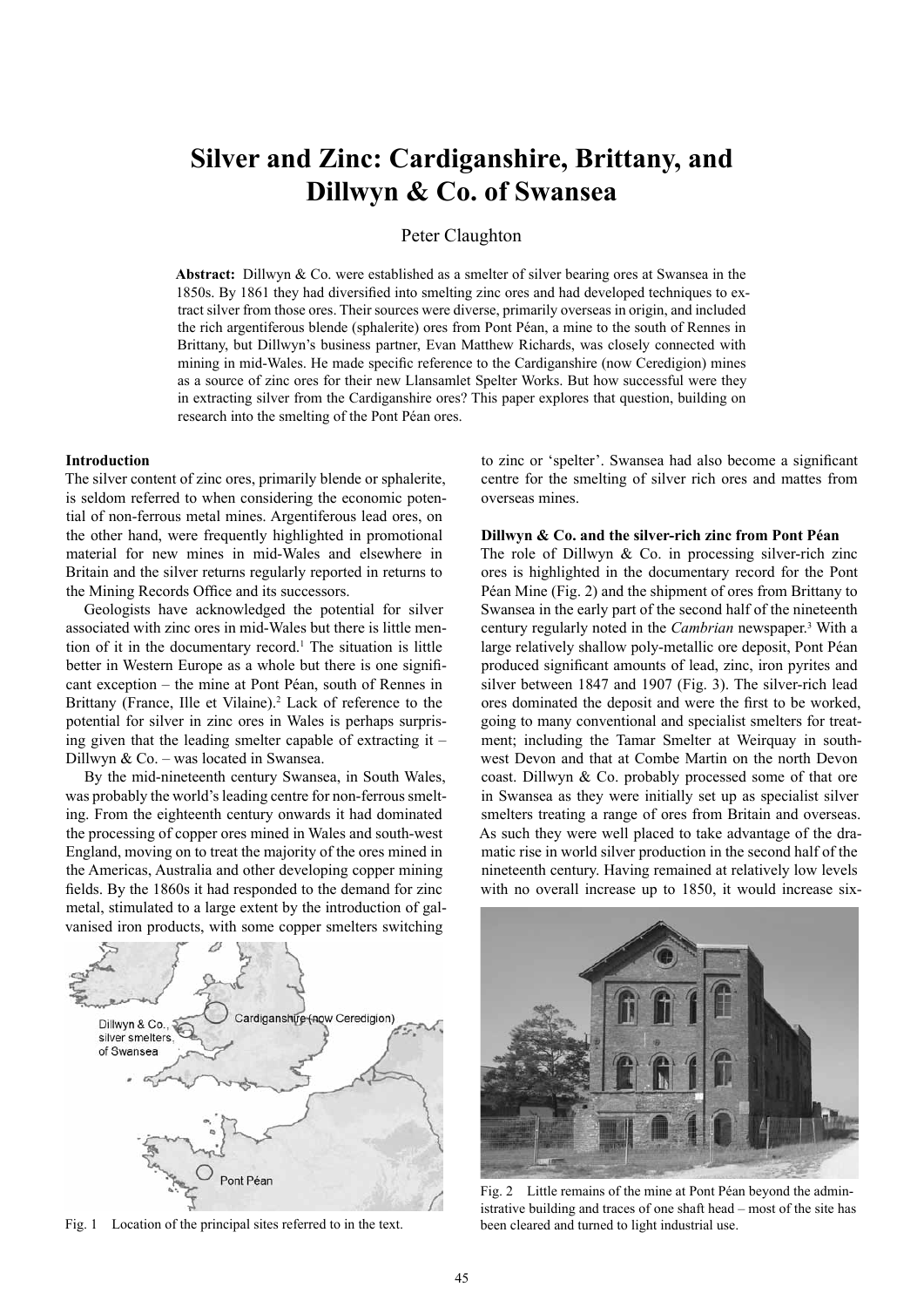

Fig. 3 Value of ore production, Ille et Vilaine (Pont Péan being the only producer in that department at the period). Source: Statistique de l'industrie minérale, 1847–1907 (Paris: Ministère de l'agriculture, du commerce et des travaux publique: direction des mines, annually 1854 onwards).

fold with Mexico and the South American countries accounting for 50% of the increase.<sup>4</sup> In 1853 and 1854 Dillwyn  $\&$ Co. did purchase galena concentrates from various mines in mid-Wales, including Foxpath, Frongoch, Cefn Bruno, Level Newydd and Esgair Lle.<sup>5</sup> Whether this was for their silver content is unclear as lead would be required to effect liquation, taking up the silver from rich but complex ores low in lead content.

Dillwyn's first 'Silver Works' was on the west bank of the Tawe, at Landore, located on the site now occupied by the Liberty Stadium. It was erected in 1853 using smelting expertise brought in from Freiberg in Saxony and was in operation by early July of that year.<sup>6</sup> In anticipation of its completion the company was already buying in lead ores from mid-Wales.<sup>7</sup> They were, however, probably largely reliant on ores being purchased on their behalf by Henry Bath & Son, an ore buying concern then based in Swansea.<sup>8</sup> A large proportion of the silver ores shipped into Swansea was destined for Henry Bath, including numerous cargoes from Breton ports throughout the late 1850s (Fig. 4), the majority, if not all, of which would have originated from the mine at Pont Péan and much of that would have been smelted by Dillwyn & Co.

By at least 1861, perhaps as early as 1856–1858, Dillwyn & Co. had started smelting zinc ores from Brittany. A 'new works' had been established at Llansamlet, on the east bank of the Tawe, by 1858.<sup>9</sup> It has been suggested that they had acquired Evan John's zinc smelter at Llansamlet and had replaced the English furnaces with the Silesian method of distillation.10 But that smelter, on the left bank of the river opposite the Landore Silver Works was a ruin in 1840 and probably of little use.11 However, in December 1858, Dillwyn entered into two leases with the Earl of Jersey allowing him to erect a smelter (confusingly referred to as a copper smelter) and dump slag on a new site at Llys Newydd, subsequently shown on the maps as the Llansamlet Spelter Works  $(Fig. 5).^{12}$ 

In the late 1860s Dillwyn's sought to expand their zinc production enterprises. The company had an interest in a mine near Alicante in south-east Spain although the product of that mine is unclear. Its exact location is not yet known to the author but it may have been a lead/zinc producer; however the ores shipped to Dillwyn & Co. from that port in the first half of the 1860s are invariably described as 'silver ore' when listed in the 'Foreign Arrivals' section of the *Cambrian*. The company also had access to the produce from a mine at Konnerud near Drammen in Norway, producing 17,540 tons of lead and zinc ore between 1866 and 1875, and were actively looking at leasing a smelter at or near Newcastle upon Tyne in 1868.13 Prior to 1868 the zinc ores from Brittany and Pont Péan appear to have been a significant factor in Dillwyn's success and they were certainly significant for the success of the mine. From the early 1860s Pont Péan was increasingly dependent on the income from the zinc as its output of lead ores declined.14 The zinc ores were offered on an open market in which their silver content had little impact. In fact, with conventional smelting by distillation that silver was lost, being volatilised and exhausted to the atmosphere with no method of recovery. Dillwyn was evidently taking advantage of that situation – developing a method of extracting the silver prior to distillation and paying a little over the norm to acquire the ore, but not as much as the Pont Péan management felt it was worth.<sup>15</sup>

In 1868 Dillwyn & Co. were developing a new smelter on the Llys Newydd site at Llansamlet. They do not appear to have proceeded with the planned Newcastle smelter and the output from Konnerud was probably shipped to Swansea. Cargoes of ore continued to come across the Channel from the Breton ports but by the early 1870s production of zinc from Pont Péan was declining. The mine was also undergoing organisational re-structuring and had established links with Belgian smelting interests who treated most of the increasing output of silver-rich lead ores.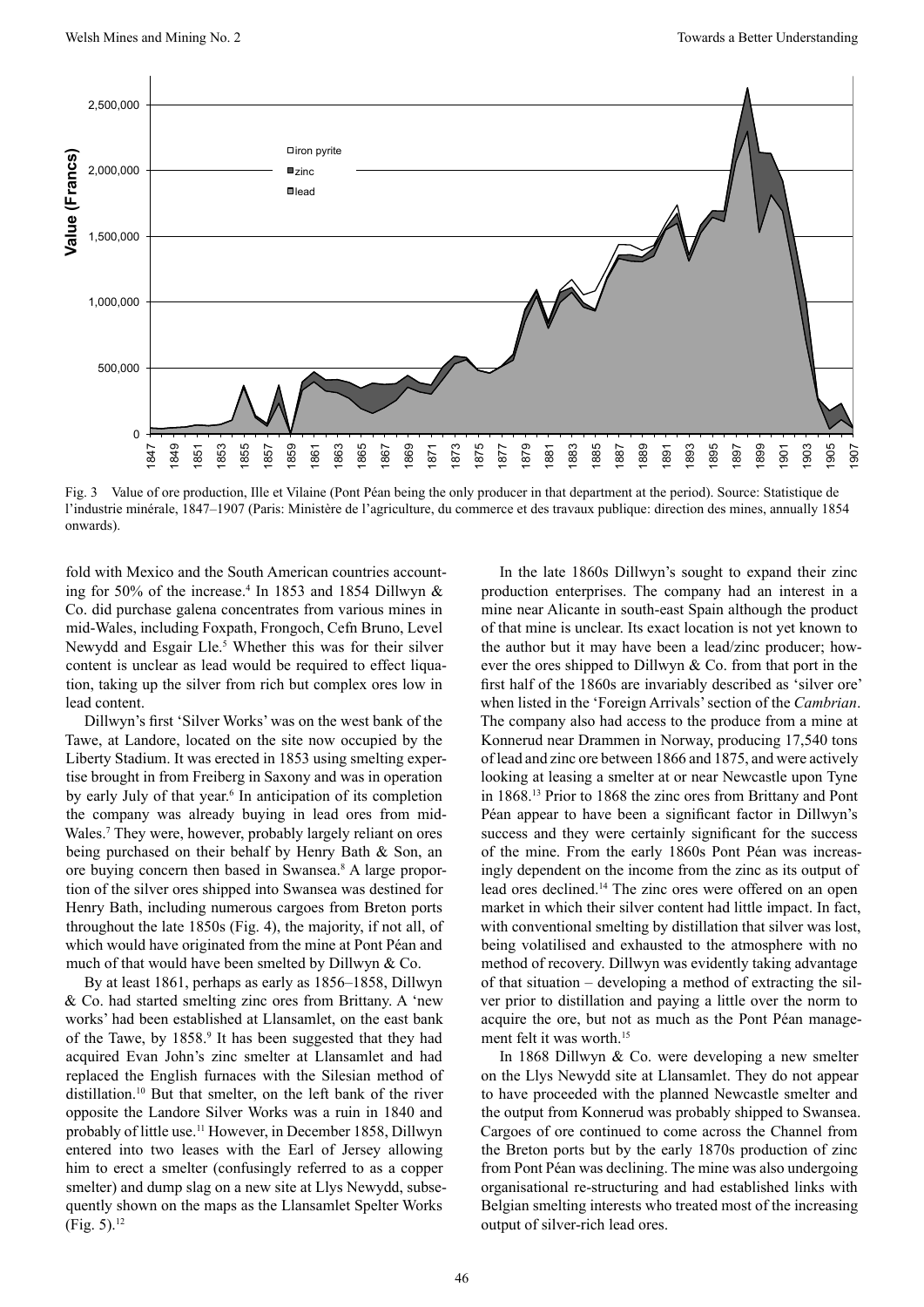

Fig. 4 Zinc ores shipped to Swansea from Breton ports (number of cargoes). Source: *Cambrian*.

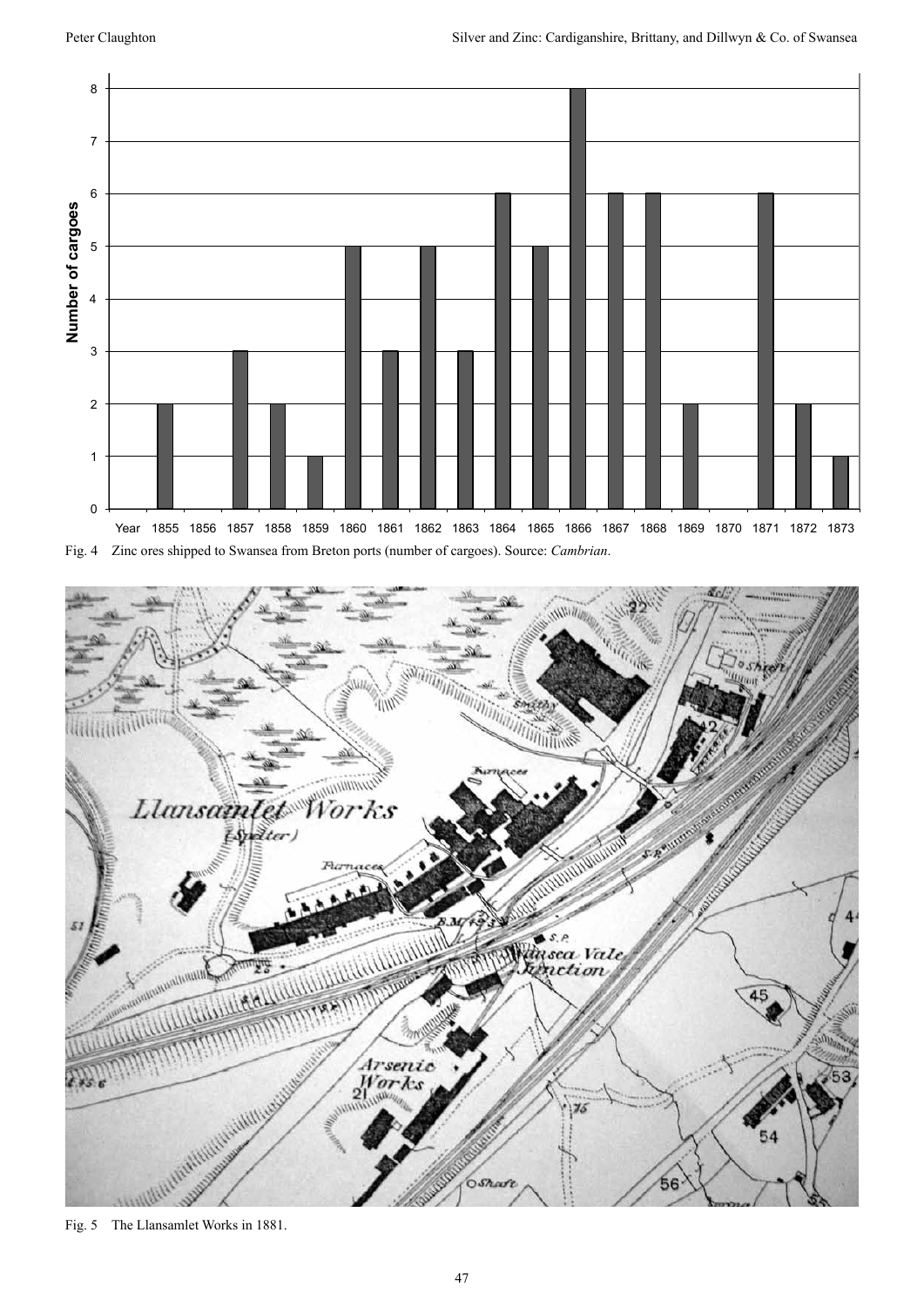When Dillwyn set up business as a silver smelter in 1853 he drew in Central European expertise to set up the works on the Tawe. Unfortunately, no descriptions of the works at that period are known to the author but the employment of a Mr. O. Meissner from Freiberg to set up the first silver furnaces does suggest they were of the blast furnace type commonly used in Saxony.<sup>16</sup> The blast furnace was, with significant modifications, used to treat the complex silver-rich ores with low lead/copper content being discovered and worked in the western parts of North America where the conventional British processes, the ore-hearth and the reverberatory furnace based 'Welsh' process, were not effective when dealing with low lead/copper silver-rich ores.<sup>17</sup> We have, however, a little more information on the smelting of zinc ores.

In 1861 Percy published an account of the processes used by Dillwyn's at their Llansamlet works where Silesian retorts were employed.18 But, as Percy stated, the 'argentiferous blende is treated at those works, chiefly for the sake of the silver' and straightforward distillation in retorts would result in the loss of the silver.19 The ores were first crushed to a fine powder (225/sq. inch) and then calcined for 22 hours before being subject to a 'special process' which William Penrose, Dillwyn's works manager, would not disclose to Percy. The heat at which the ores were calcined was carefully controlled to avoid driving off both the zinc and the silver. There were some losses of the former but it was possible to recover them as precipitate from the flues. The 'special process' was in all probability a form of lixiviation, an adaptation of the Augustin process, where the roasted/calcined ore was combined with sodium sulphate in water to recover the silver as



Fig. 6 A suggested flow diagram for the 'special process' used by Dillwyn & Co.

silver sulphide.<sup>20</sup> After drying, the zinc-rich residues were distilled in the Silesian retorts to recover the zinc metal whilst silver sulphide precipitates were treated to extract the silver (Fig. 6).

It is unlikely we will ever be able to examine the Llansamlet smelter site (Fig. 7) to find physical evidence for the process. The wholesale clearance of industrial sites in the Swansea Valley during the 1960s and 70s put paid to that option and the works, if there are any subsurface remains, now lie beneath the Enterprise Park.

## **E.M. Richards and the exploitation of Welsh zinc ores**

Between 1868 and 1874 Evan Matthew Richards was an MP for Cardiganshire. He was also described as the managing partner in Dillwyn and Co., the specialist silver smelters in Swansea. His election as MP came at a time when Dillwyn's



Fig. 7 The Llansamlet Works in 1946 (Welsh Assembly Government Photograph, RAF 106GUK 1625 3274).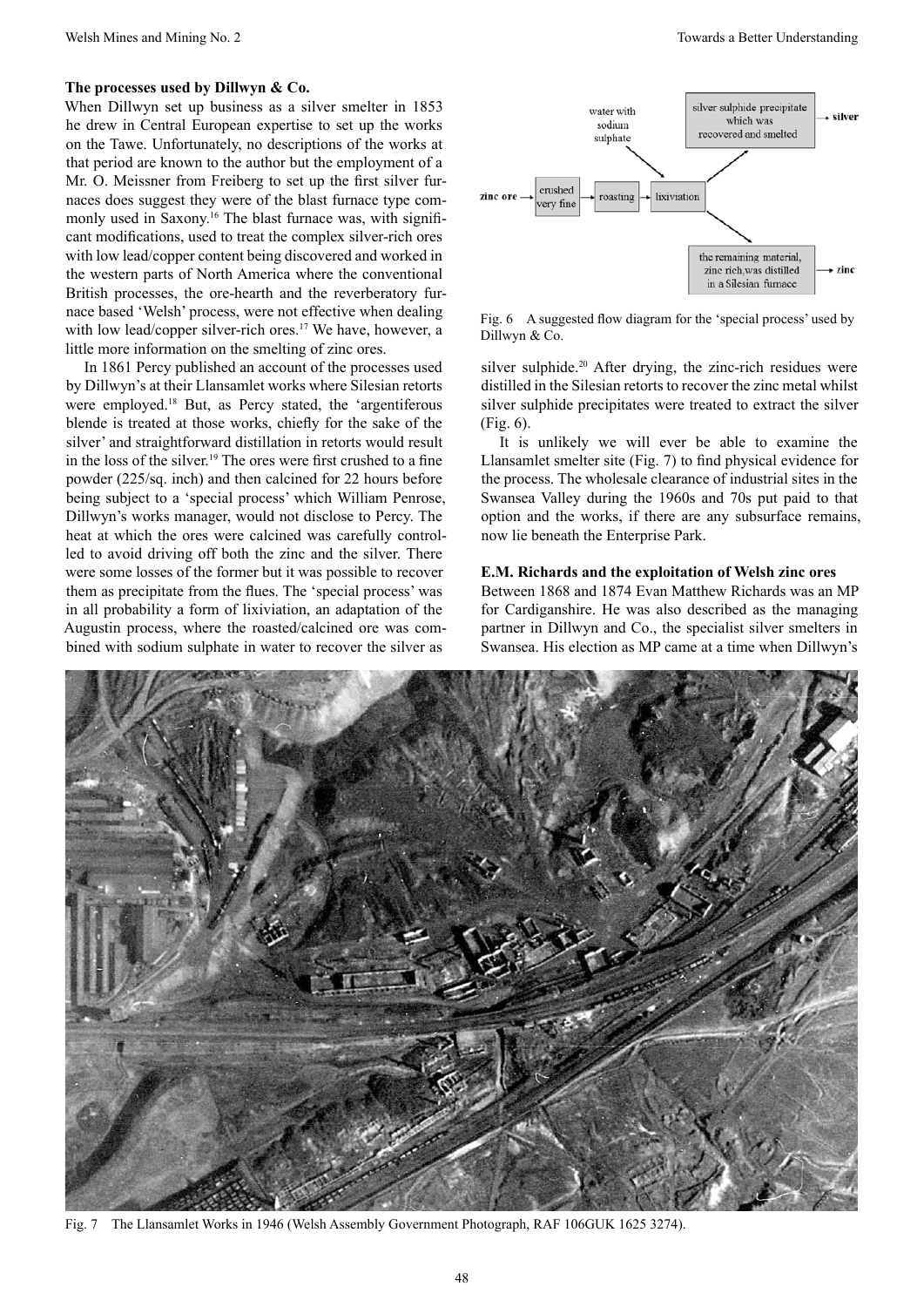

Fig. 8 Cardiganshire zinc production and published ticketings.<sup>21</sup>

were expanding their processing of zinc ores with the opening of their new smelter at Llansamlet. In the run up to and after the election the *Mining Journal* reported on the 'representation of mineral interests' amongst the candidates. In an article subsequently reprinted in the *Cambrian* it is reported that Dillwyn's had 'tried extensive experiments with the blende ores of Cardiganshire, which up to a few months past were considered useless. Success having attended the experiments made, large works are now being erected at Landore [*sic*] for the smelting and manipulation of these ores  $\dots$ .<sup>22</sup>

Dillwyn's were purchasing the occasional batch of zinc concentrates from Cardiganshire prior to 1868 but there is little published evidence that Richards' statement on the intention to develop that source was successful. Cardiganshire zinc production did rise after 1868 (Fig. 8) but how much of that ore went to Dillwyn & Co. in Swansea is currently unknown. Ticketing sales do not match the levels of production throughout the 1860s and '70s but not all those sales were published in the mining periodicals of the period and there would have been many private sales, the details of which would not be published.

Richards' exact role within the company is hazy at times. Dillwyn & Co. was evidently established at Landore using family money and there was a continuing family connection with its operations. For example, the mine at Konnerud, in Norway, was not owned or leased by the company but was apparently in the hands of a family member.<sup>23</sup> Although referred to as a 'company' in its early years Lewis Llewellyn Dillwyn was in practice the sole proprietor. It is clear from his diaries that he took a day to day interest in the works, personally taking the silver produced to dealers in London, but the operation of the Landore Silver Works was evidently in the hands of Evan Matthew Richards. Correspondence in the Bank of England Archive indicates that in 1855, when he was elected MP for Swansea, Dillwyn intended to lease the works to Richards and provide him with a supply of ores. It is not clear if that was carried out but by 1861 Richards was

describing himself as 'a silver smelter in partnership with L.L. Dillwyn, Esq'.24 In 1868 Richards was referred to as the 'managing partner' in the run up to the parliamentary election when he contested and won the Cardiganshire seat.<sup>25</sup>

## **Summary and the potential for further work**

The value of the silver to be found in combination with zinc ores was recognised by Dillwyn & Co., and it was exploited to good effect with the ores from Pont Péan. The ores from other mines in Norway and south-eastern Spain may also have been sources of argentiferous zinc but without detailed assays which take account of the connection between zinc and silver it is hard to come to firm conclusions. Zinc ores from Cardiganshire may also have been a source of silver. Some modern geological investigation does suggest their potential but without contemporary data is hard to be definitive on their value to Dillwyn & Co. There is much more that might be gleaned on the relationship between Dillwyn's, and their managing partner Richards, and the Cardiganshire mines but the information is probably buried in the many company reports for the mines at that period. Short of a long and exhaustive search, we are reliant on chance discoveries and if they come to light as a result of this paper, it will have served its purpose

After Dillwyn's death in 1892, with debts of  $£100,000,26$ his daughter Amy Dillwyn rebuilt the concern, returning it to profitability before floating it as a limited liability company. Amy Dillwyn then sold her majority holding in the company to Metallgesellschaft in  $1902<sup>27</sup>$  and there remains the possibility that some of their records survive in German archives. This paper has therefore highlighted the possibilities that there was a connection between the exploitation of zinc ores in Cardiganshire and Dillwyn & Co., and that silver was recovered from those ores. It also highlights the potential for further research, the results of which might be reliant on chance discoveries and/or time consuming investigations in archival collections across Europe.